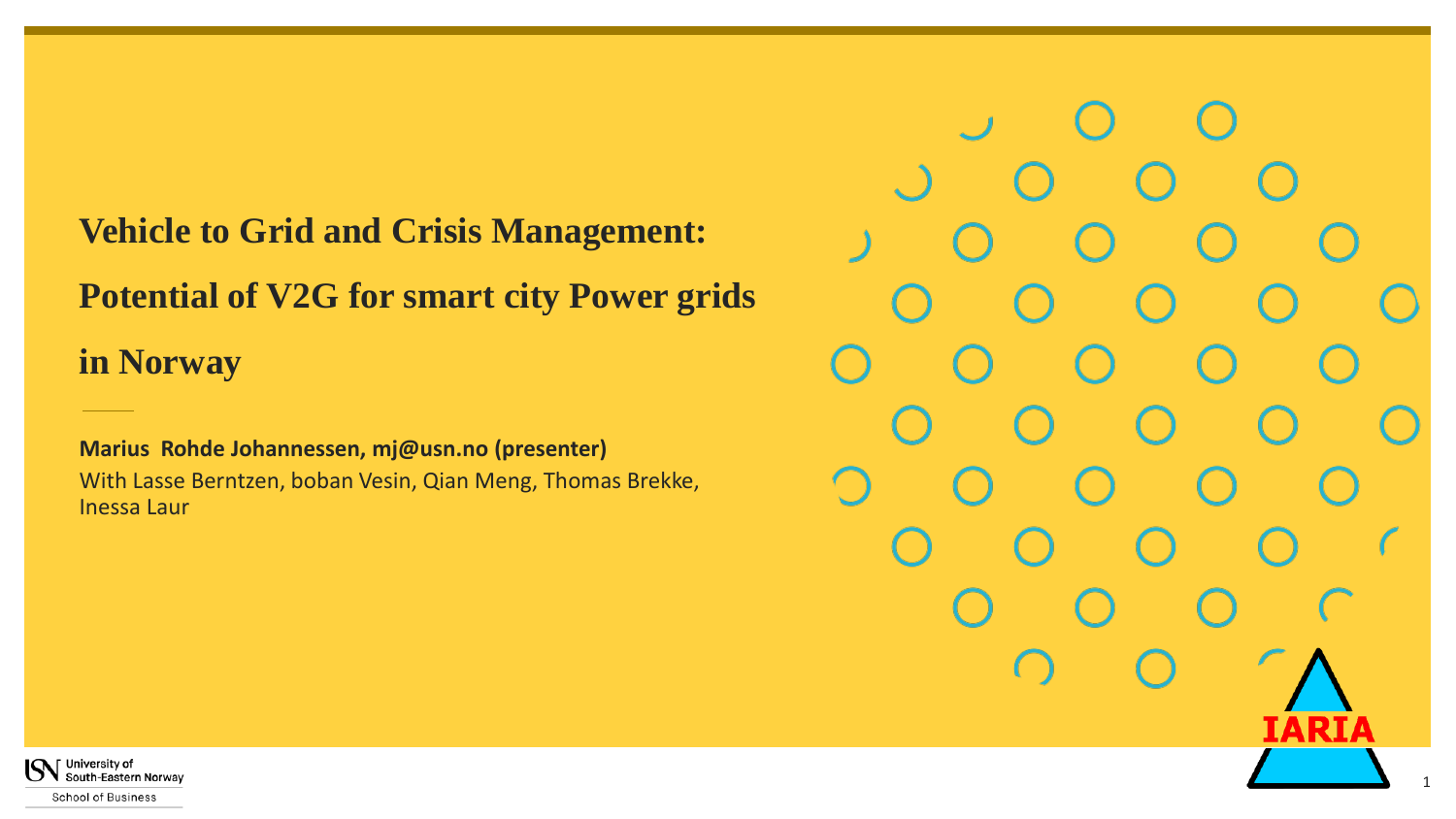# **About myself**

- Associate Professor in Information Systems
- Research on digital government and participation since 2009
- Head of Management Information Systems research group since 2018
- Teaching Digitalization and society, digitalization for sustainable development & project management



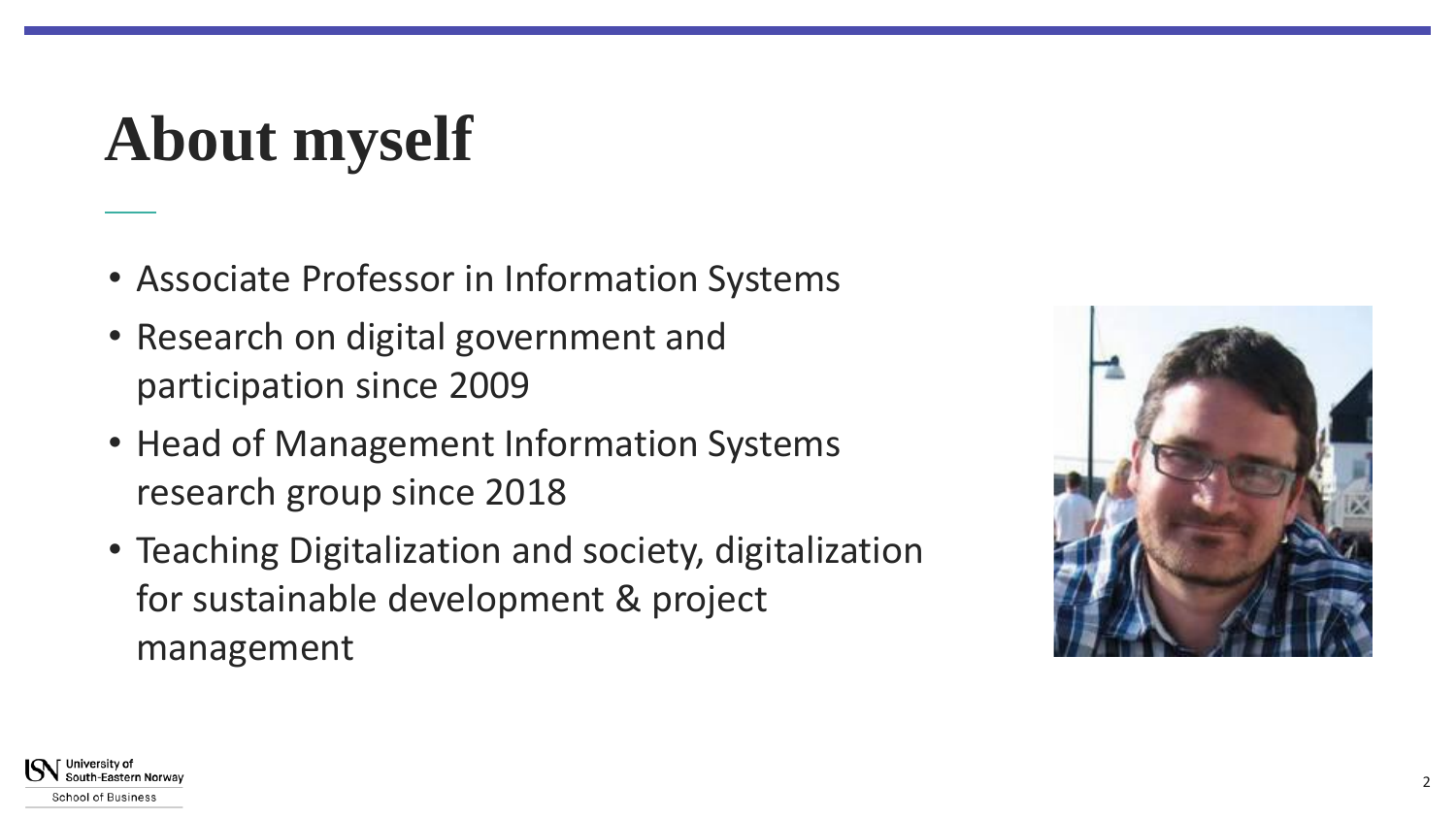### **Research group interests**

- We currently have projects running in the following areas:
	- Smart Cities and smart business models
	- Analytics, IoT, social media
	- E-learning
	- E-health
	- Extended reality
	- Electronic participation

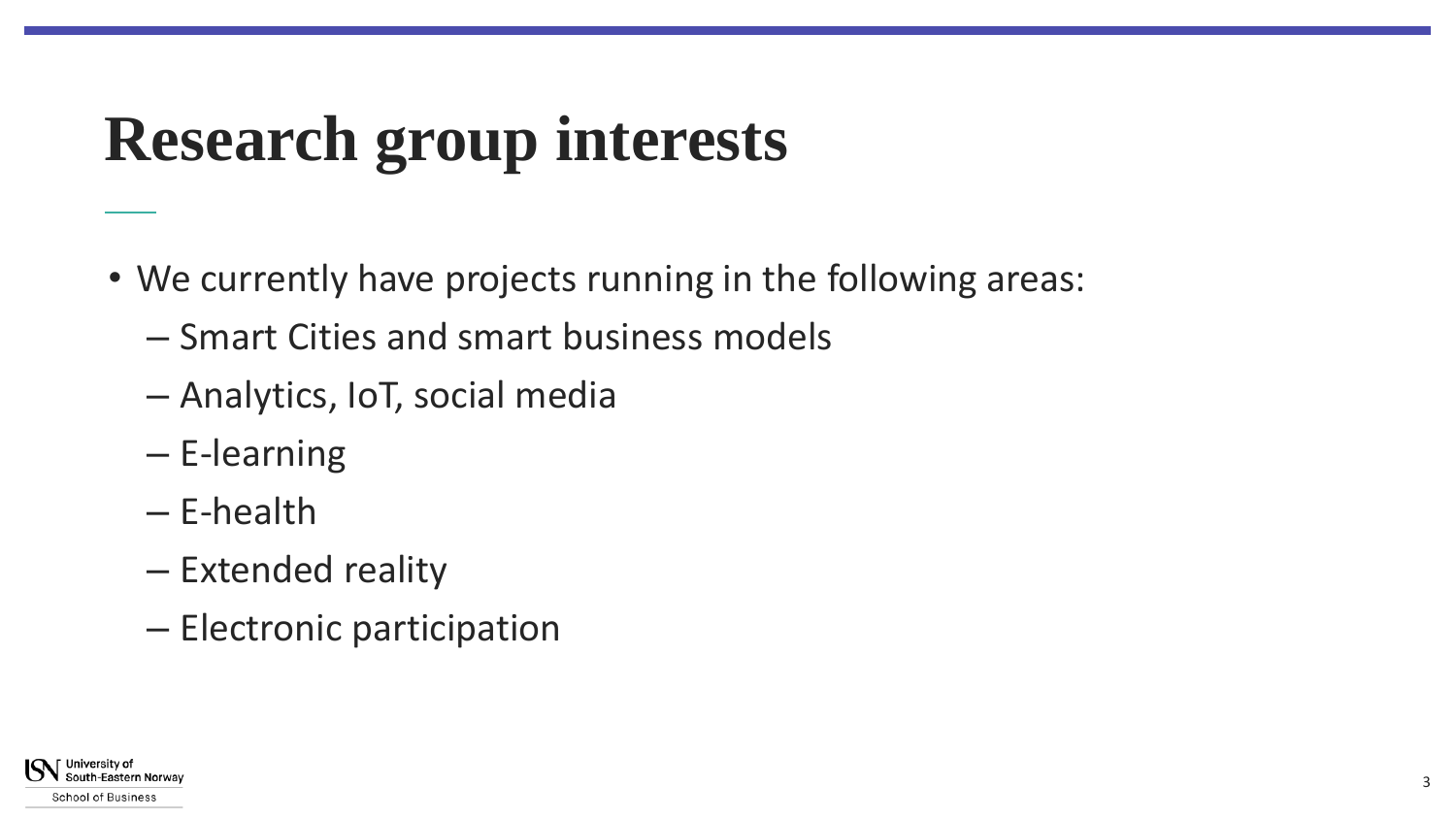# **Summary of paper**

- We examine the potential of vehicle to grid (V2G) from a crisis management perspective, using norway as case
- Approach:
	- calculcate available power from electric vehicles (Evs), and compare to demand on national and city level.
	- Examine possible incentives for EV owners to make their cars available as backup power source
	- Examine technical and social barriers

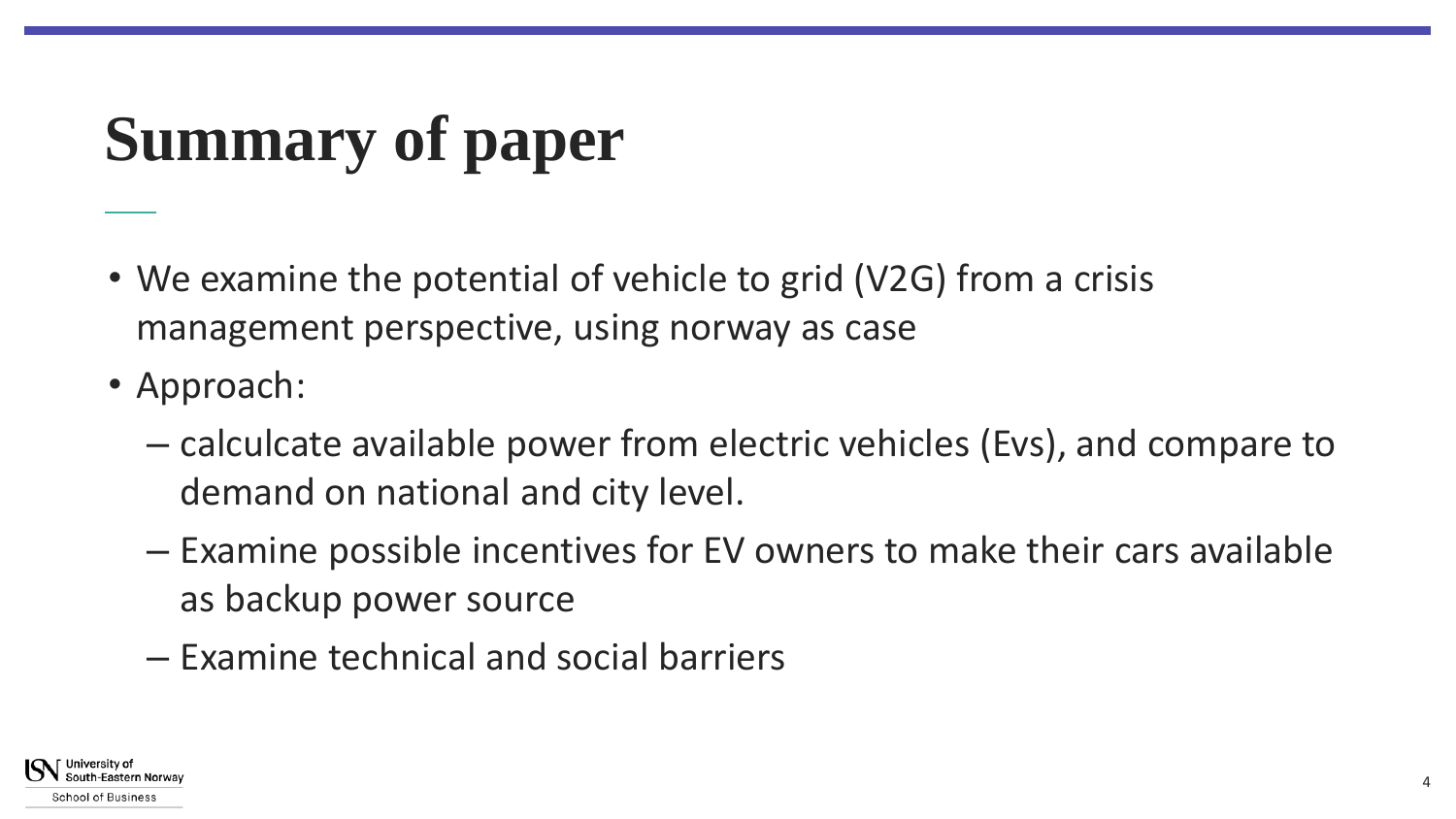### **Introduction and motivation**

- V2G: Reversing the flow of energy between Evs and the home/power grid
- Means EVs can act as a balancing mechanism for the grid, saving money during peak hours and more importantly also be a backup in case of power failure
- We examine the potential of V2G to act as a backup source of electricity

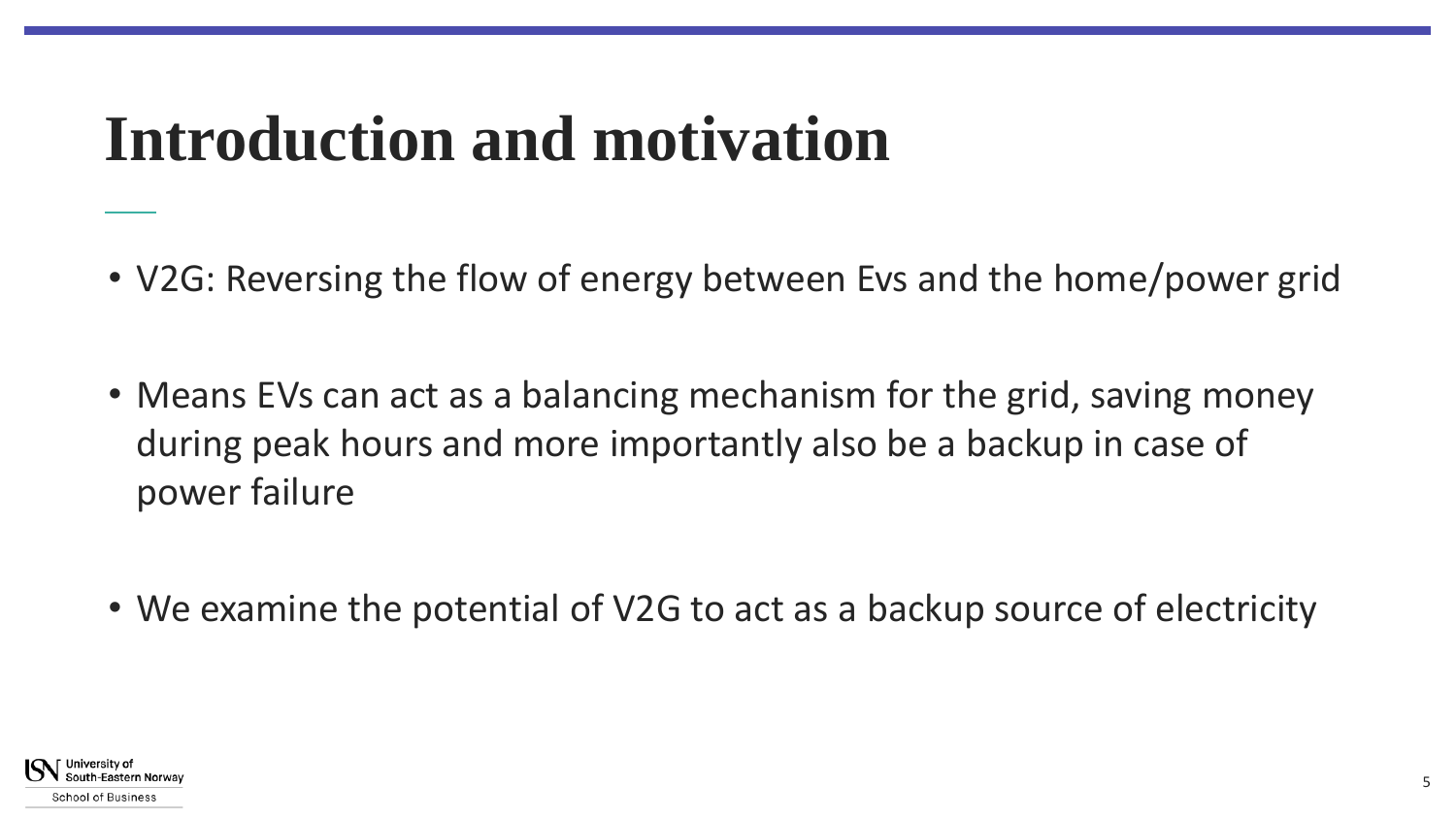### **Introduction and motivation**

- As the green transition continues, we are becoming ever more reliant on electricity, and the consequences of even a short time power grid failure can become quite serious, hence the link with crisis management.
- We only focus on households, as critical infrastructure such as hospitals already have solutions in place. However, there are often driven by fossil fuels, so one should also look into this area

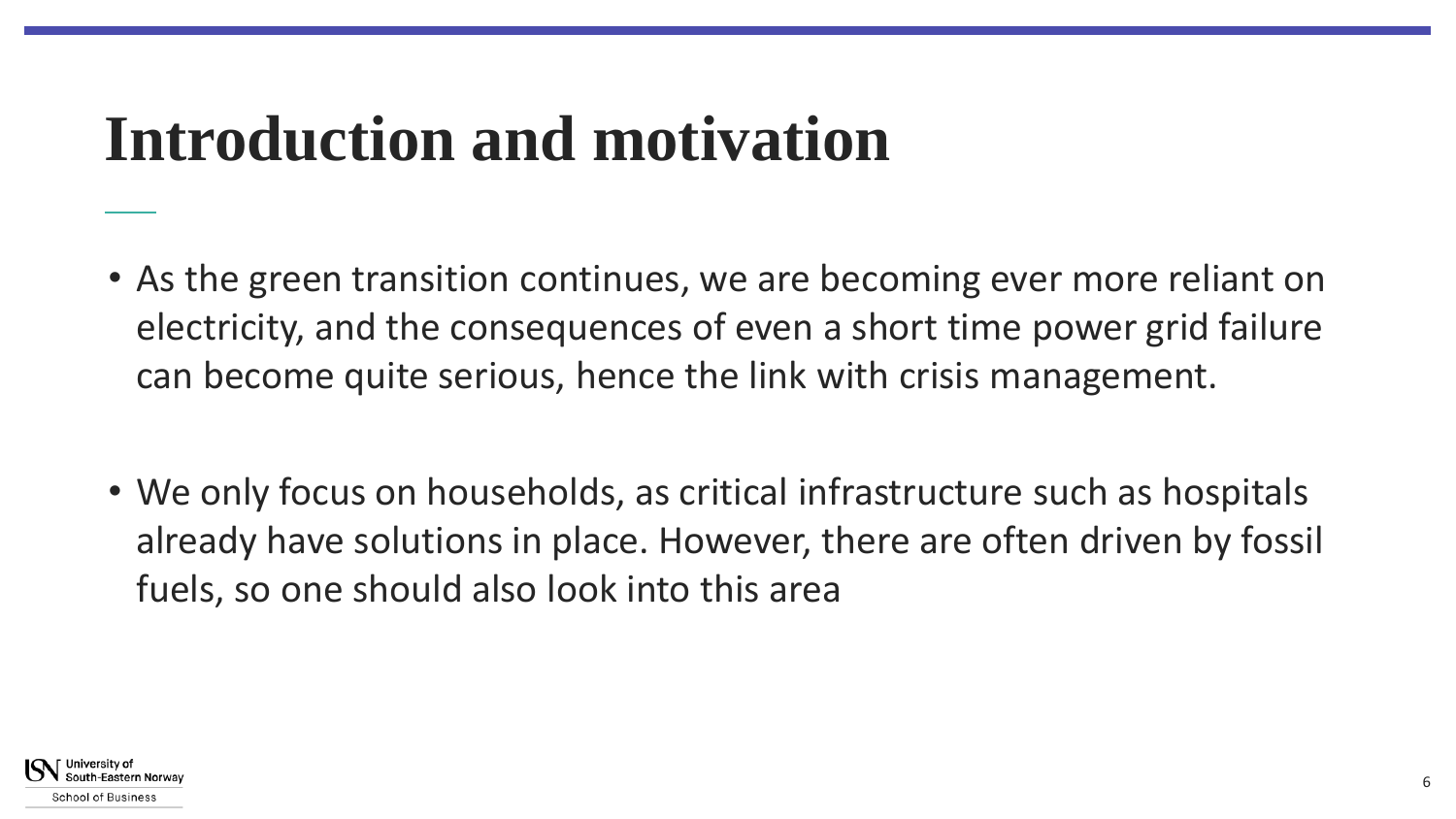### **Research approach**

- 1. Using data from statistics Norway and the national EV survey, we:
	- Calculate daily energy needs nationally and for a mid-sized city
	- Calculate potential number of EV's in 2025 and 2030
	- Estimate available battery capacity in 2025 and 2030
	- Estimate available power available, taking use into account
		- Detailed description is in the paper
- 2. Using literature, we examine technical and social barriers for V2G

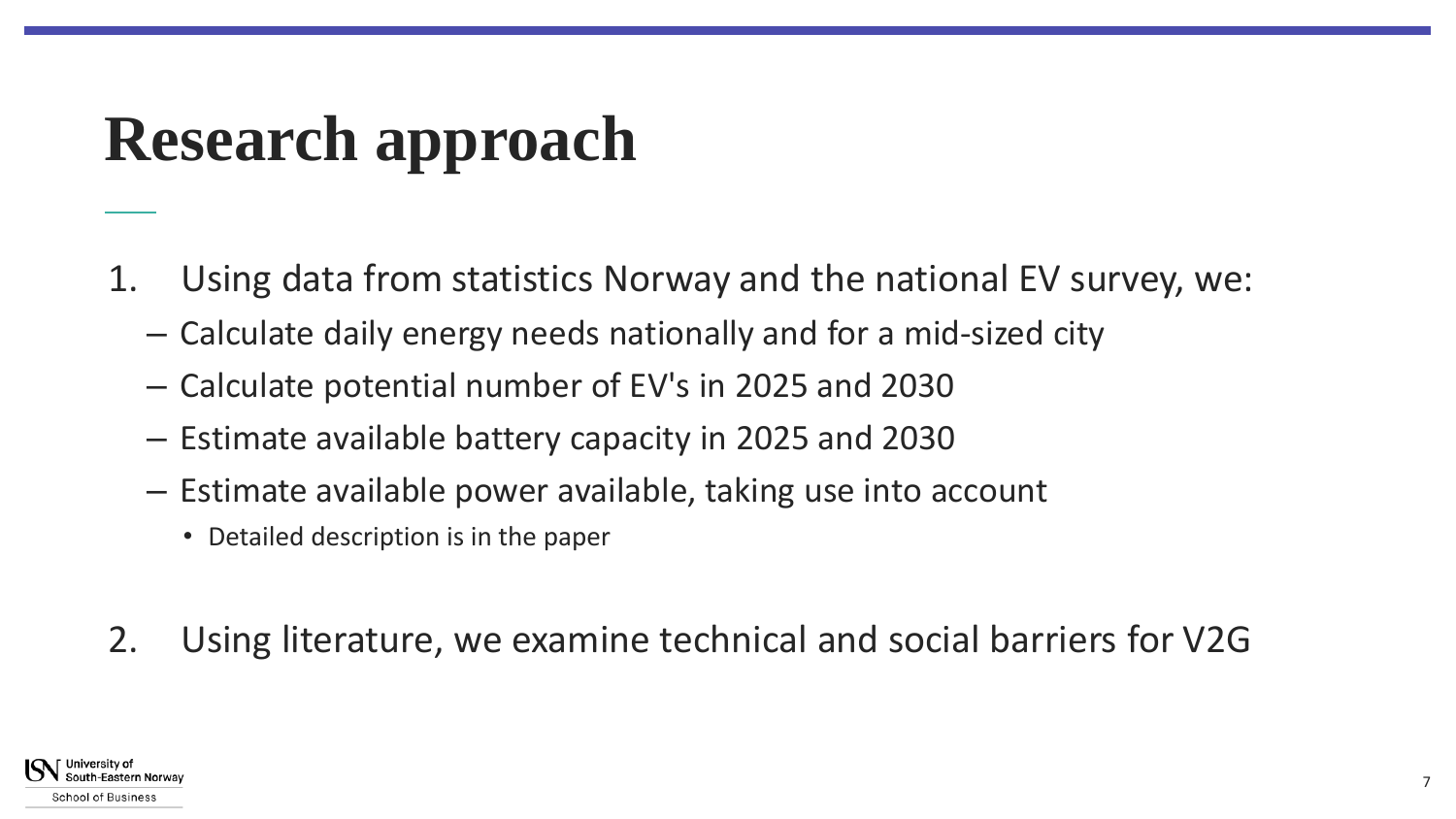### **Findings - energy demand**

#### TABLE L DAILY ENERGY DEMAND, HOUSEHOLDS

|        | National demand | City demand |
|--------|-----------------|-------------|
| Summer | 70,5 GWh        | 1 GWh       |
| Winter | 140 GWh         | 2 GWh       |

• Due to temperate summers and cold winters, demand is about twice as high in winter

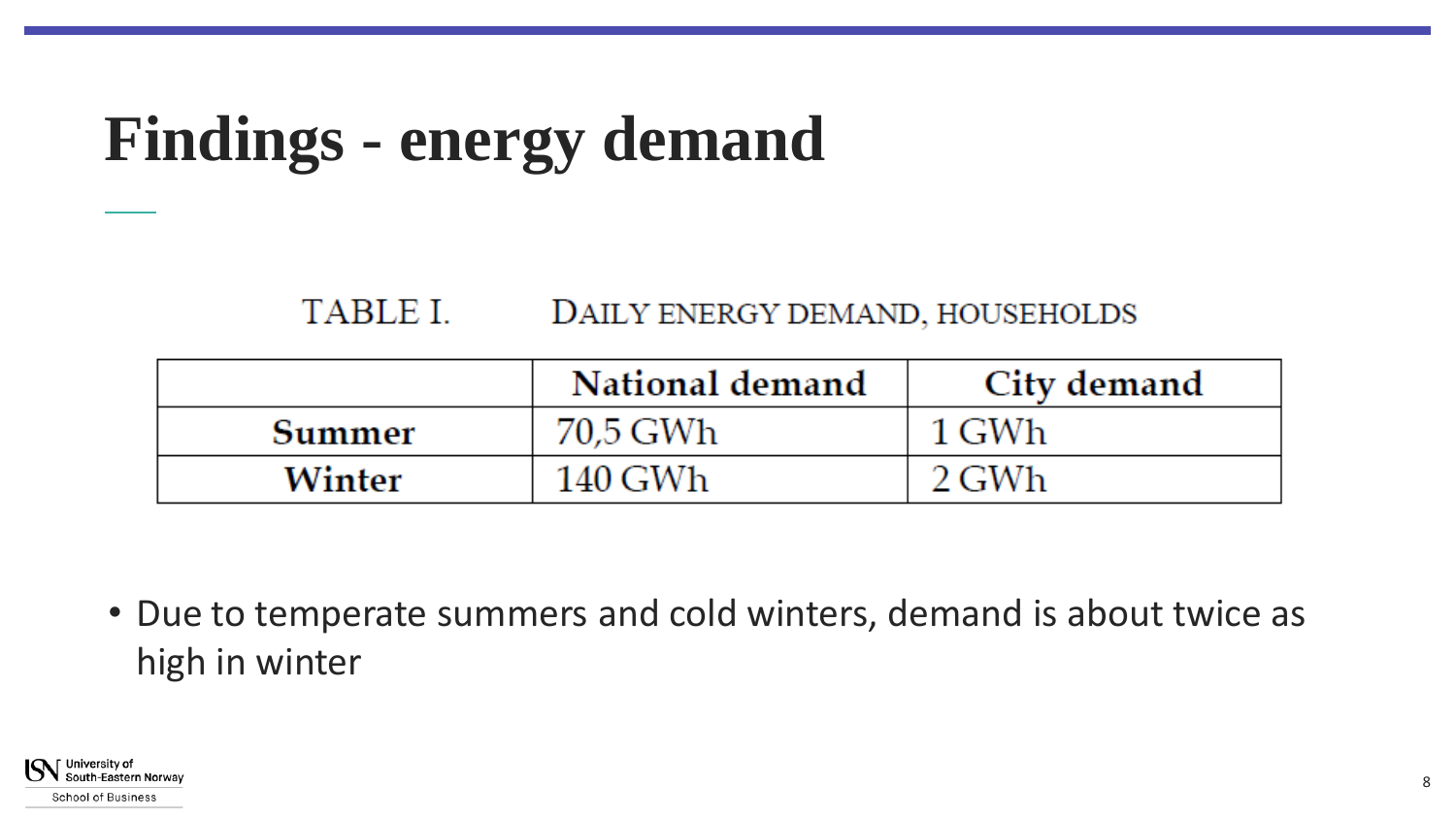### **Findings – available energy from EVs**

#### **TABLE II. ESTIMATED NUMBER OF EV'S**

|      | <b>Nationally</b> | Mid-sized city |
|------|-------------------|----------------|
| 2025 | 900.000           | 11.000         |
| 2030 | 1.700.000         | 18.000         |

### Estimate based on reaching the goal of only selling Evs from 2025

#### **TABLE III.** AVAILABLE ENERGY IN THE MORNING AND EVENING,  $AVG/CAR$

Battery capacity is a guesstimate based on current and announced models. Number is per car

|      | Morning | Evening |
|------|---------|---------|
| 2025 | 30 kWh  | 20 kWh  |
| 2030 | 40 kWh  | 30 kWh  |

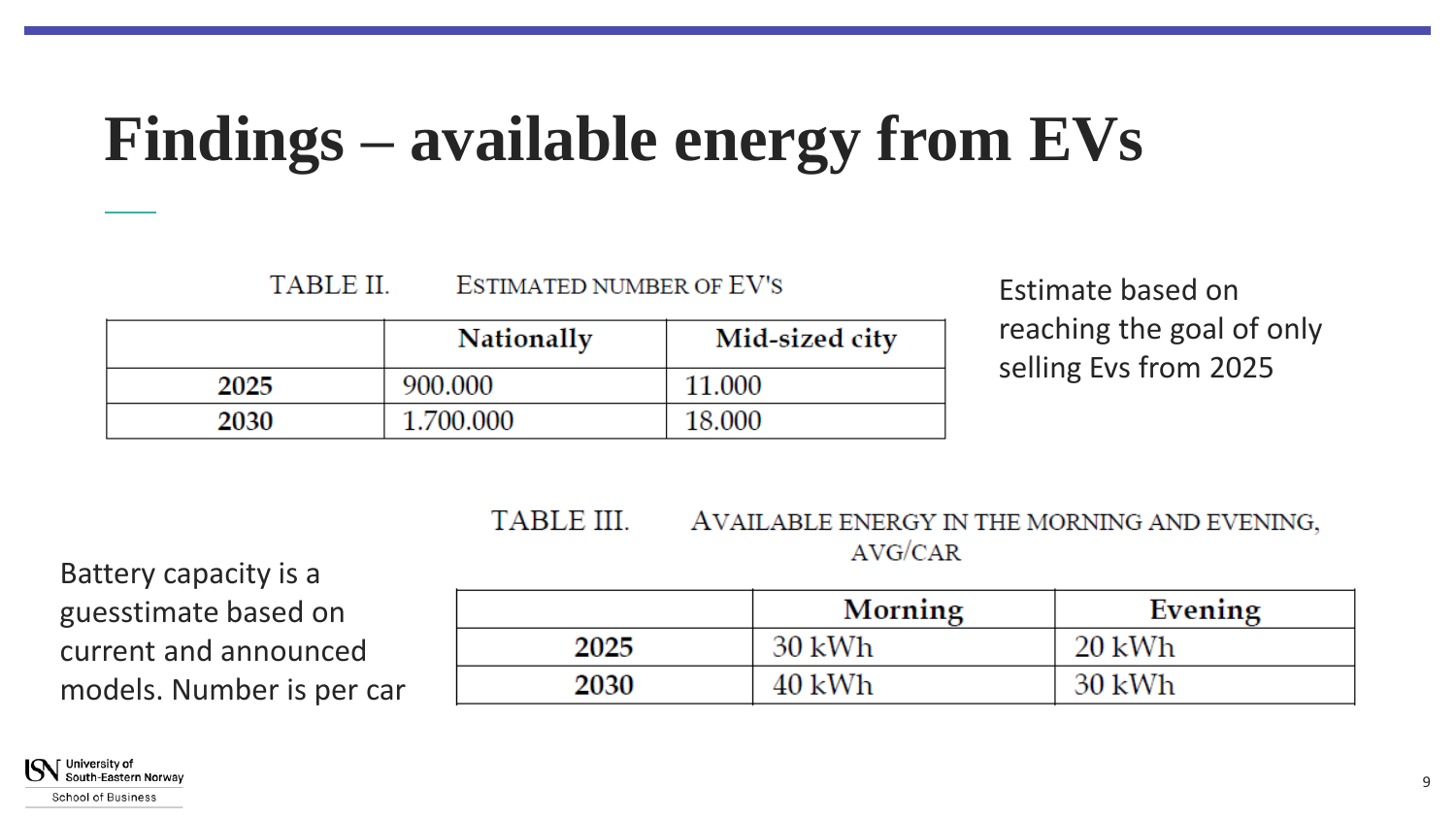### **Findings – available energy as percentage of demand**

**TABLE IV.** POTENTIALLY AVAILABLE ENERGY IN EVS, 2025. SUMMER AND WINTER, AS A PERCENTAGE OF AVERAGE HOUSEHOLD DEMAND

| 2025                               | Nation,<br>morning | Nation,<br>evening | City,<br>morning | City,<br>evening |
|------------------------------------|--------------------|--------------------|------------------|------------------|
| <b>Available</b><br>energy         | 28 GWh             | 18.7 GWh           | $0.3$ GWh        | $0.21$ GWh       |
| Summer,<br>percentage<br>of demand | 40%                | 27%                | 30%              | 21%              |
| Winter,<br>percentage<br>of demand | 20 <sup>%</sup>    | 13%                | 15%              | 10%              |

#### **TABLE V** POTENTIALLY AVAILABLE ENERGY IN EVS, 2030. SUMMER AND WINTER, AS A PERCENTAGE OF AVERAGE HOUSEHOLD DEMAND

| 2030                               | Nation,<br>morning | Nation,<br>evening | City,<br>morning | City,<br>evening |
|------------------------------------|--------------------|--------------------|------------------|------------------|
| Available<br>energy                | 67 GWh             | 42 GWh             | $0.72$ GWh       | $0.45$ GWh       |
| Summer,<br>percentage<br>of demand | 95%                | 60%                | 72%              | 45%              |
| Winter,<br>percentage<br>of demand | 48%                | 30%                | 36%              | 23%              |

In our scenario, energy stored in Evs can potentially cover 48% of the national demand a typical winter morning, and 30% in the evening when we reach 2030.

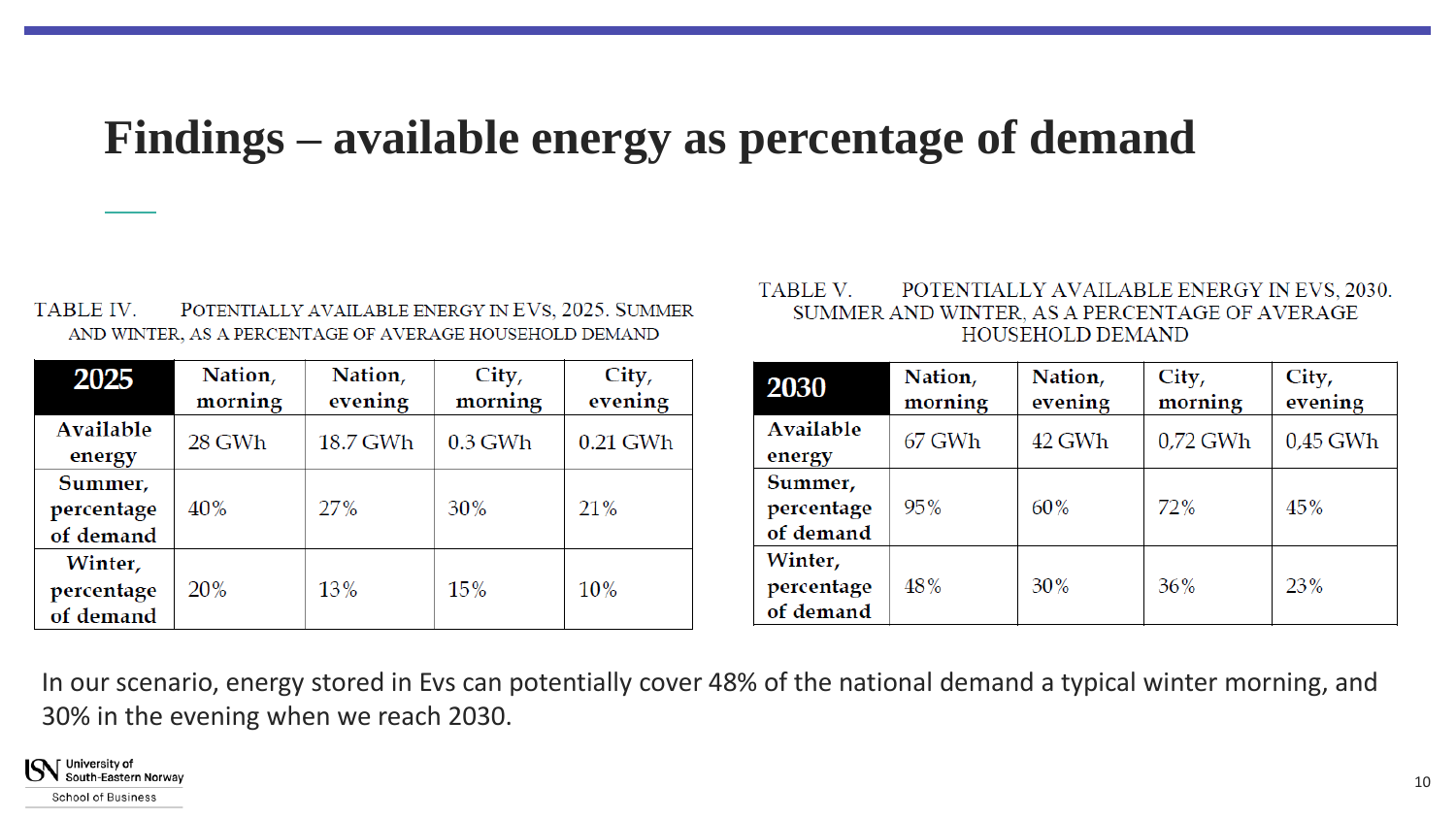# **Summary of findings**

- In our scenario, we find that IF all vehicles and homes are equipped with V2G technology, Evs can store a significant amount of power when we reach the year 2030. Perhaps not enough to avoid blackouts, but certainly enough for *vehicle to home* emergency power.
- Relying on Evs to cover the entire grid's demand does not seem likely, unless a lot of households switch off non-essential appliances during a blackout

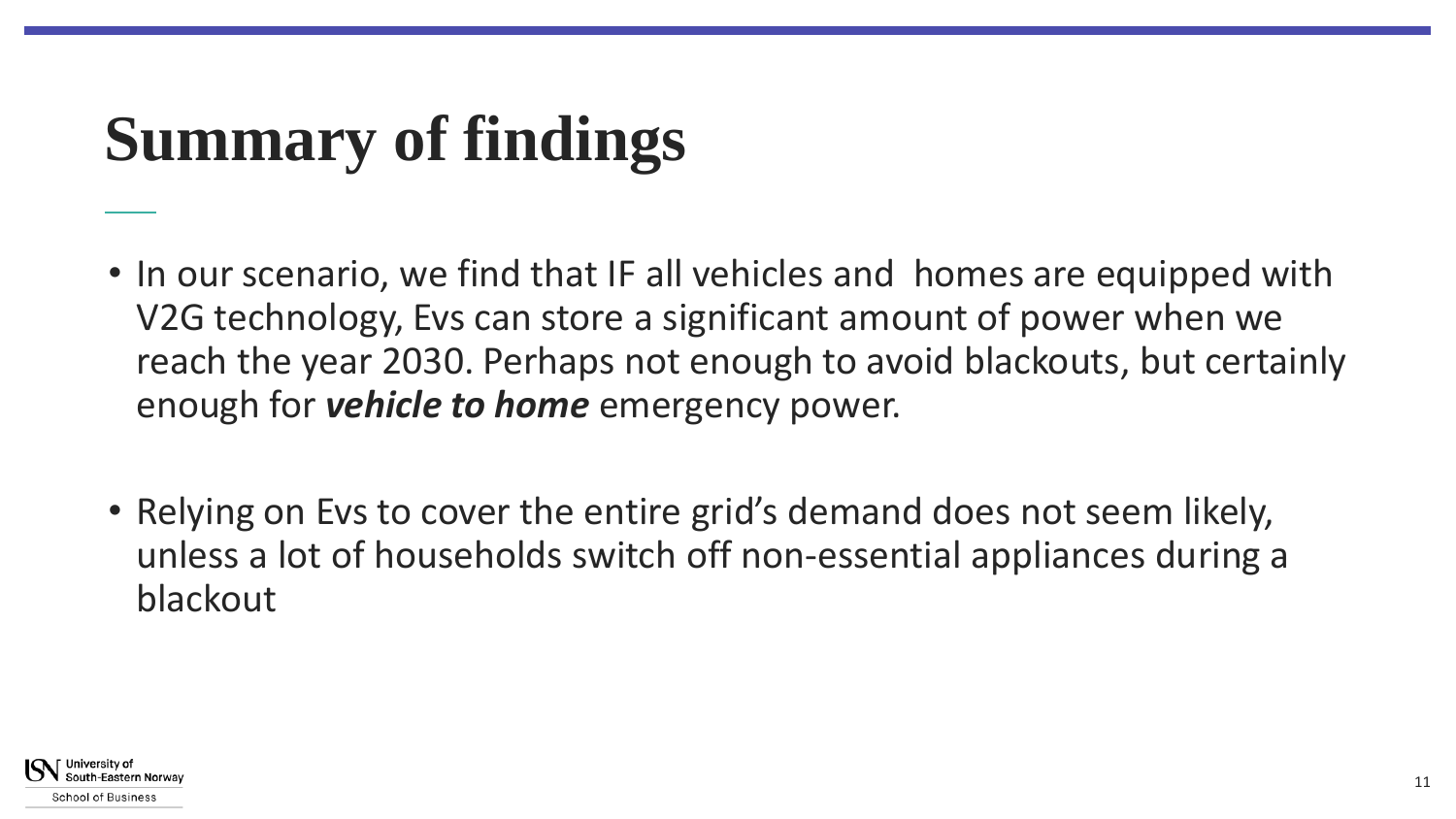### **Mediating factors – technical challenges**

- As EVs cannot necessarily cover all of the demand in an emergency, grid balancing and demand needs to be carefully managed, most likely using automated algorithms and requiring smart hubs installed in homes with the ability to control household energy use.
- Few homes have the technology to reverse the current and draw power from EV batteries, or to deliver this from home to grid.
- These challenges are technically possible to overcome, but so far, households have few incentives to install expensive equipment

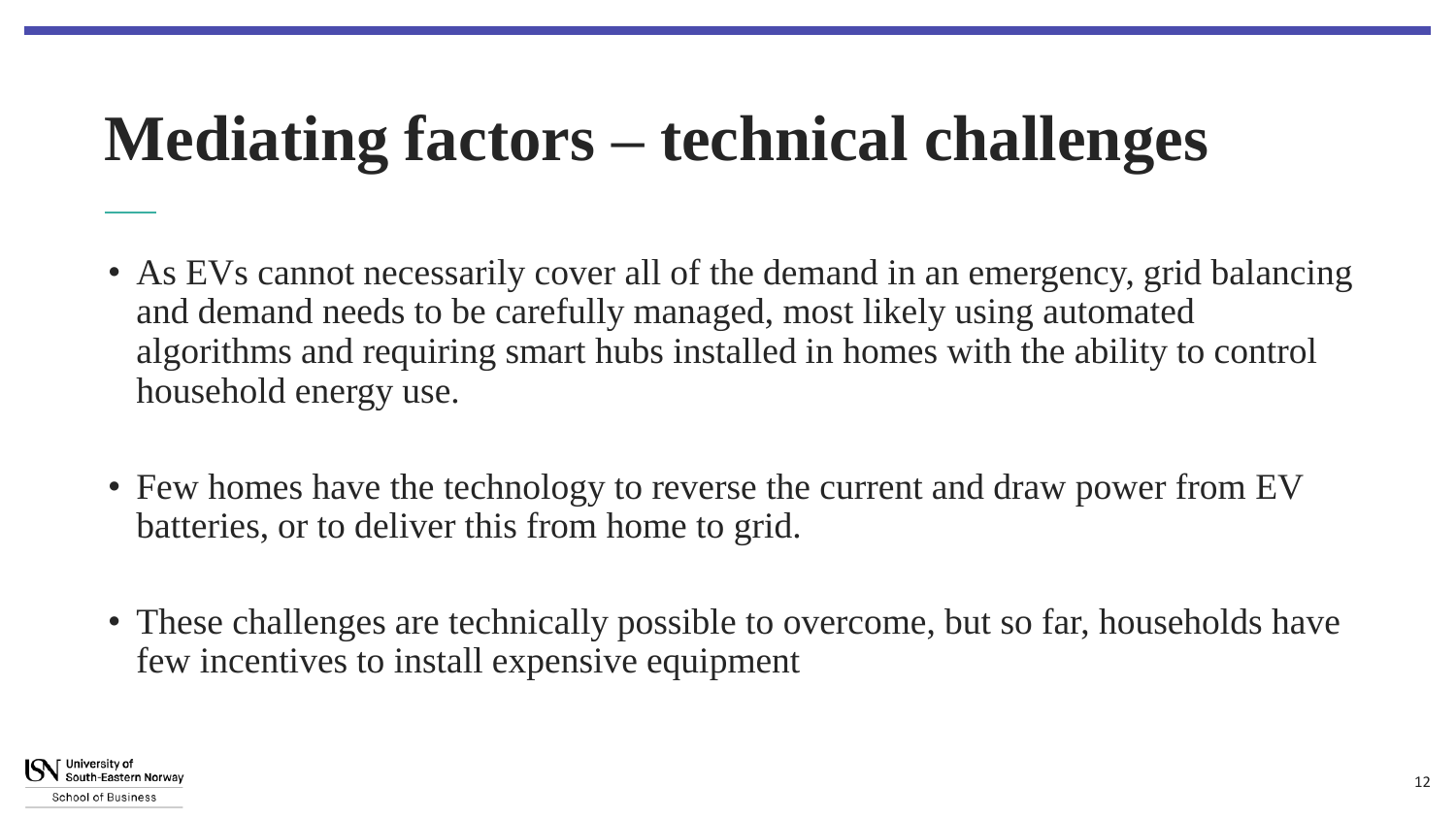### **Mediating factors – social challenges**

- «what's in it for me» is a major challenge. Smart technology is expensive, so households need incentives to invest
- For V2G to be an option in a crisis, plans need to be developed, including how to get households to switch off non-essential appliances during a power outage.
- Plans for V2G in crisis management also needs to include prioritization. Some elderly live at home, and are reliant on various medical equipment. Families with small children might be dependant on power to feed babies etc.

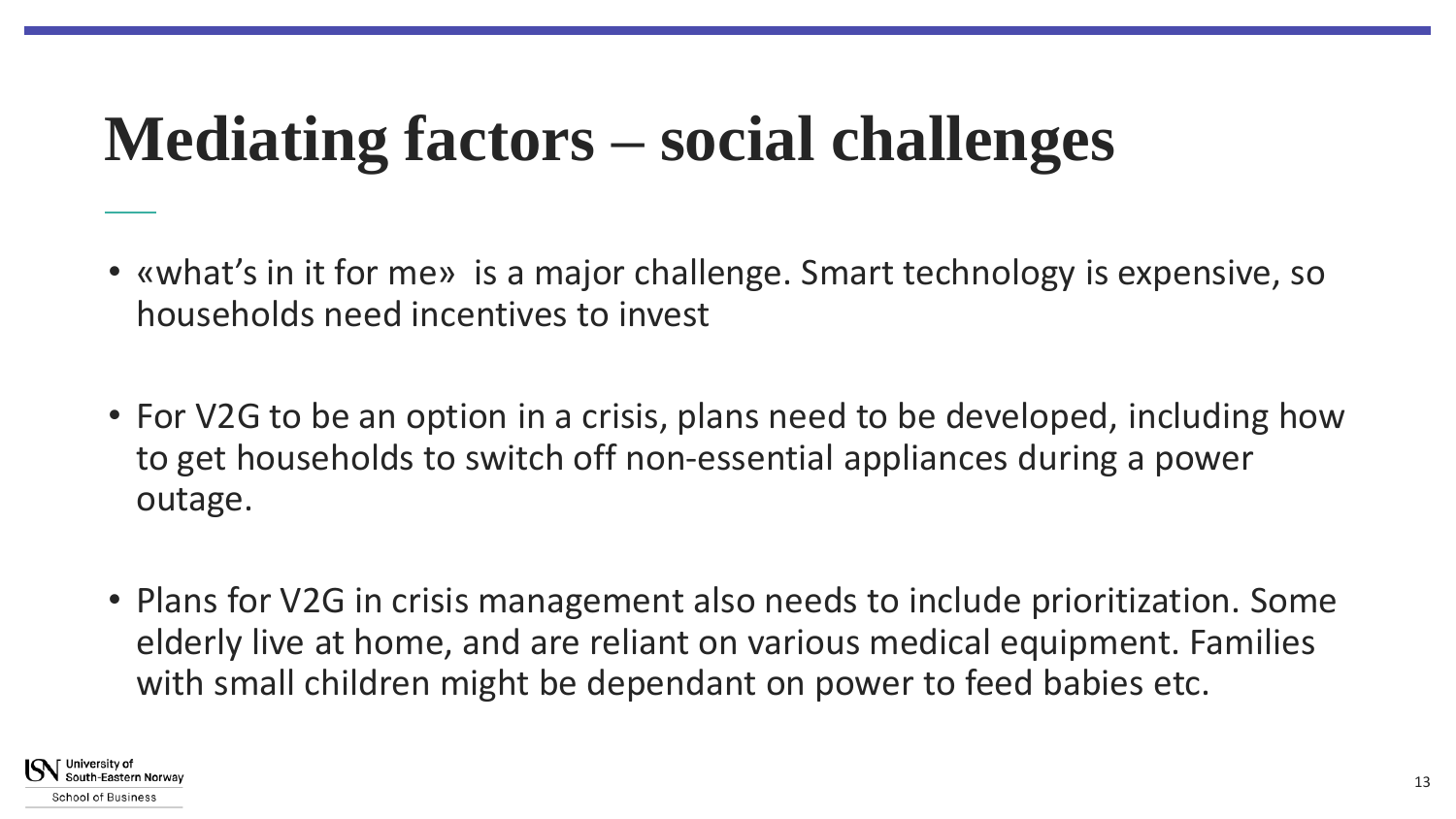### **Summary**

EVs have the potential to become a significant part of energy crisis management, but in order to make this feasible, numerous challenges need to be overcome in the coming years.

As we are still in the early days of smart grids/meters/hubs/homes, we have the opportunity to plan for these things now in order to make the energy system more robust in the future.